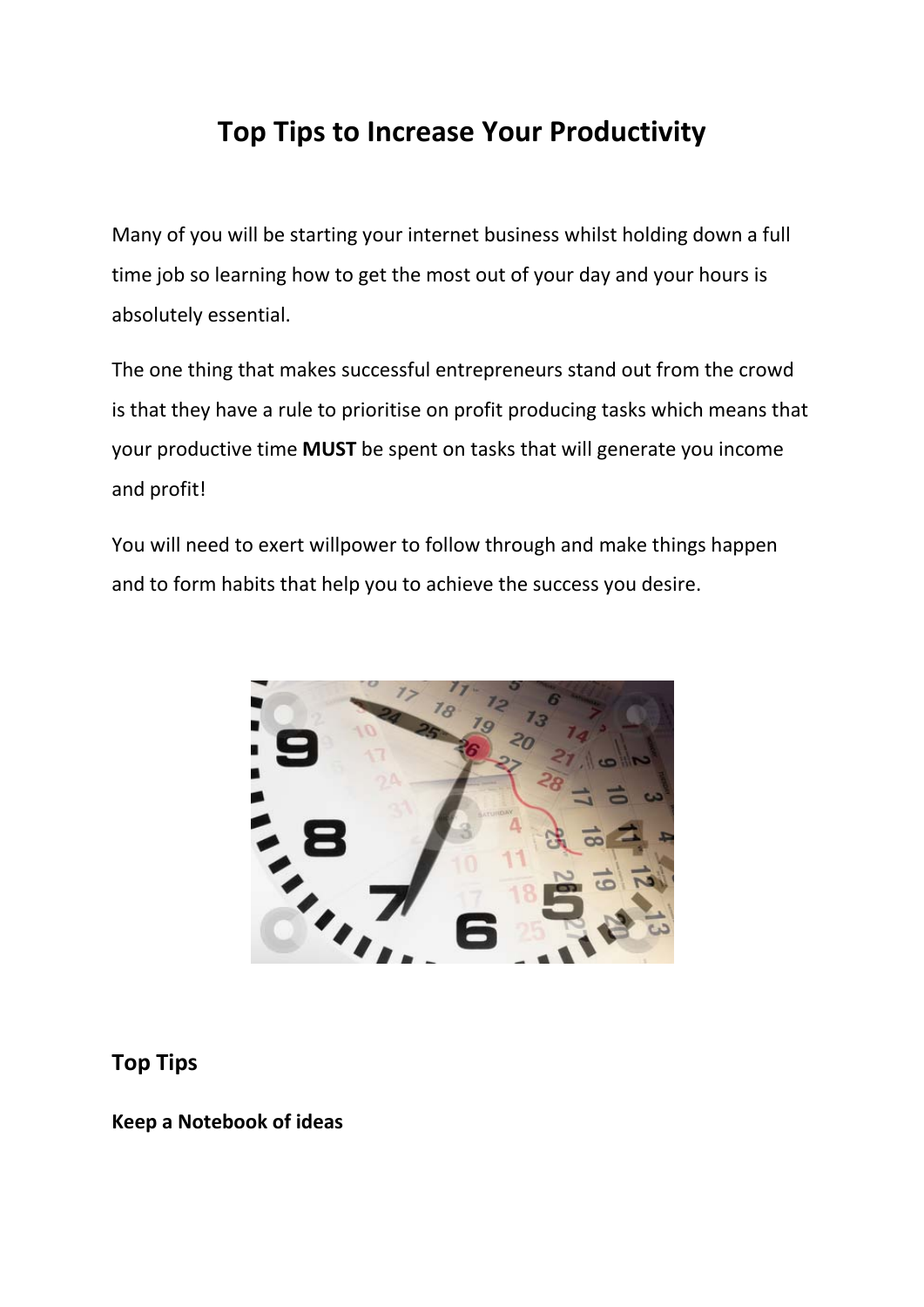It's really easy to get distracted by a "brainwave" whilst in the middle of a task and you can end up spending valuable time on it when you should be concentrating on the task in hand. Therefore having a notebook just to write the idea down in is very useful.

# **Set Daily Goals**

It is often the case that we get overwhelmed with "big" tasks and end up not achieving very much at all. Best advice is to make a list of between 3 and 5 small goals you want to achieve each day. Make the list last thing at night or first thing in the morning.

With all the technology available it is easy to do this online but you cannot beat writing it down on paper as it really helps to focus your mind. As you cross off each task it really makes you feel like you have achieved something.

# **"De-clutter" Your Desk / Office Space**

Get your office space tidy. A tidy office equals a tidy mind and you won't be distracted by "stuff" on your desk. This equally applies to having loads of applications open on your computer! Shut it down. It will make a real difference to your concentration levels.

# **Limit Email Access**

This is the single biggest distraction. Checking email first thing in the morning is best avoided because your productive time gets eaten up by answering emails, clicking links and generally getting distracted. DO NOT check email during the day. Close your email program or the browser window for your email. Two checks a day is your goal.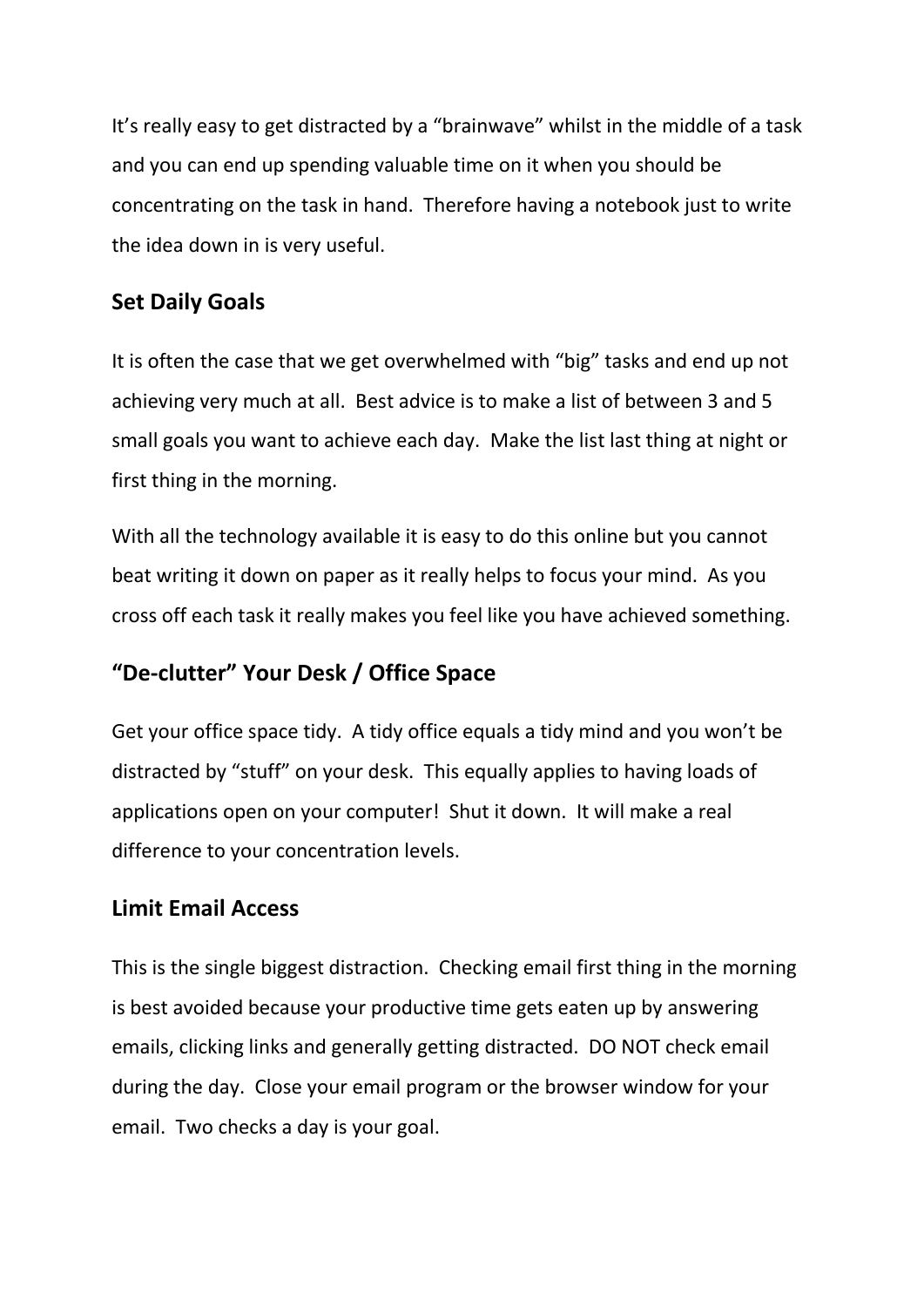# **Email Tasks**

Add tasks from your email to your "To Do" list so you don't have to go back to your email to check them again.

## **Limit Social Media**

Using social media for your business is an important component so set aside specific time for this as like email, it can be a huge distraction. If you use Facebook socially as well then plan to do this outside of your business time.

# **Learn to Say No**

This is a difficult one. To stay productive during your available time make sure you do not get interrupted. Learn to say NO! That means only saying "yes" to tasks that you can fit into your day alongside your other goals that you have set.

### **Avoid Procrastination**

Get the worst job done first thing. Brian Tracey uses the analogy of "*eating a frog*" to deal with procrastination. Getting the most distasteful job done first means it won't be niggling away at you for the rest of the day.

### **Use the 80:20 Rule**

80% of your time should be spent DOING. No more than 20% of your time should be spent LEARNING.

### **Personal To Do List**

Keep this separate from your business To Do List. Personal tasks are important but be careful that they don't overflow into your business time.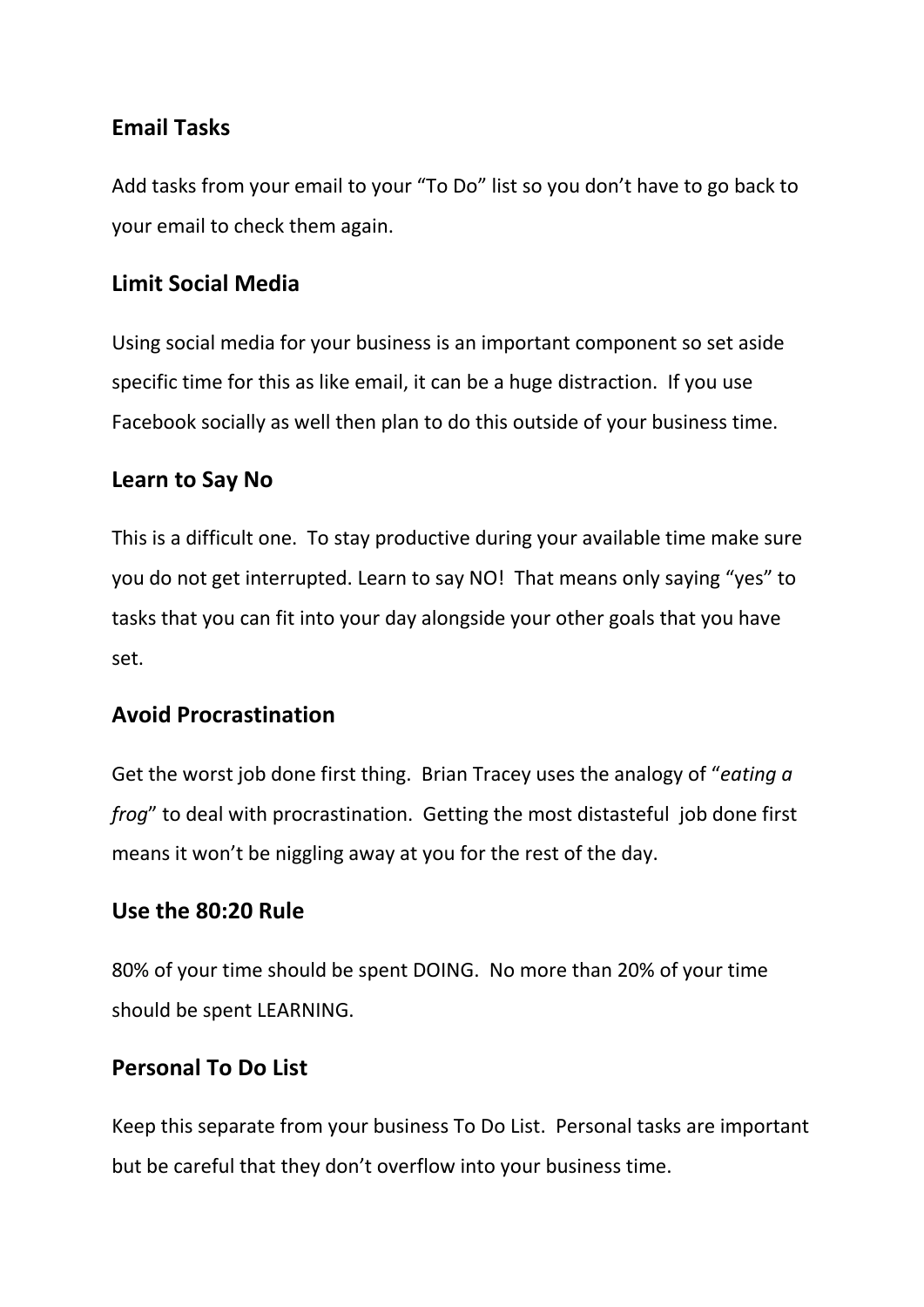# **Schedule Calls**

Make sure that you set times each day / week for appointments with business partners etc. Keeping a calendar organised will help your productivity no end.

If you implement these tips you will increase and most likely double your productivity and setting up good business practices is just as important as your marketing strategies!

Whether you have 2 hours a day or 8 hours a day to work on your business make every minute count!

#### **Form a Habit**

Forming habits is absolutely essential to ensure your success. There is a 30 day habit cycle and once you know where the pitfalls are the easier it will be to keep on track.

Between day 1 and day 3 you are super motivated and inspired to move forward and everything is going to plan. Between day 4 and day 6 your enthusiasm dwindles and may fizzle out all together. Assuming you have managed to get through that first barrier, by the time you get to day 10 you will most likely be making excuses for why things are not going to plan. Now it is this excuse stage that is critical. If you can break through this barrier and continue to be super motivated for the next  $10 - 15$  days then you will most likely keep going and get past the 30 day barrier. Now you have formed a habit and can perform at your peak.